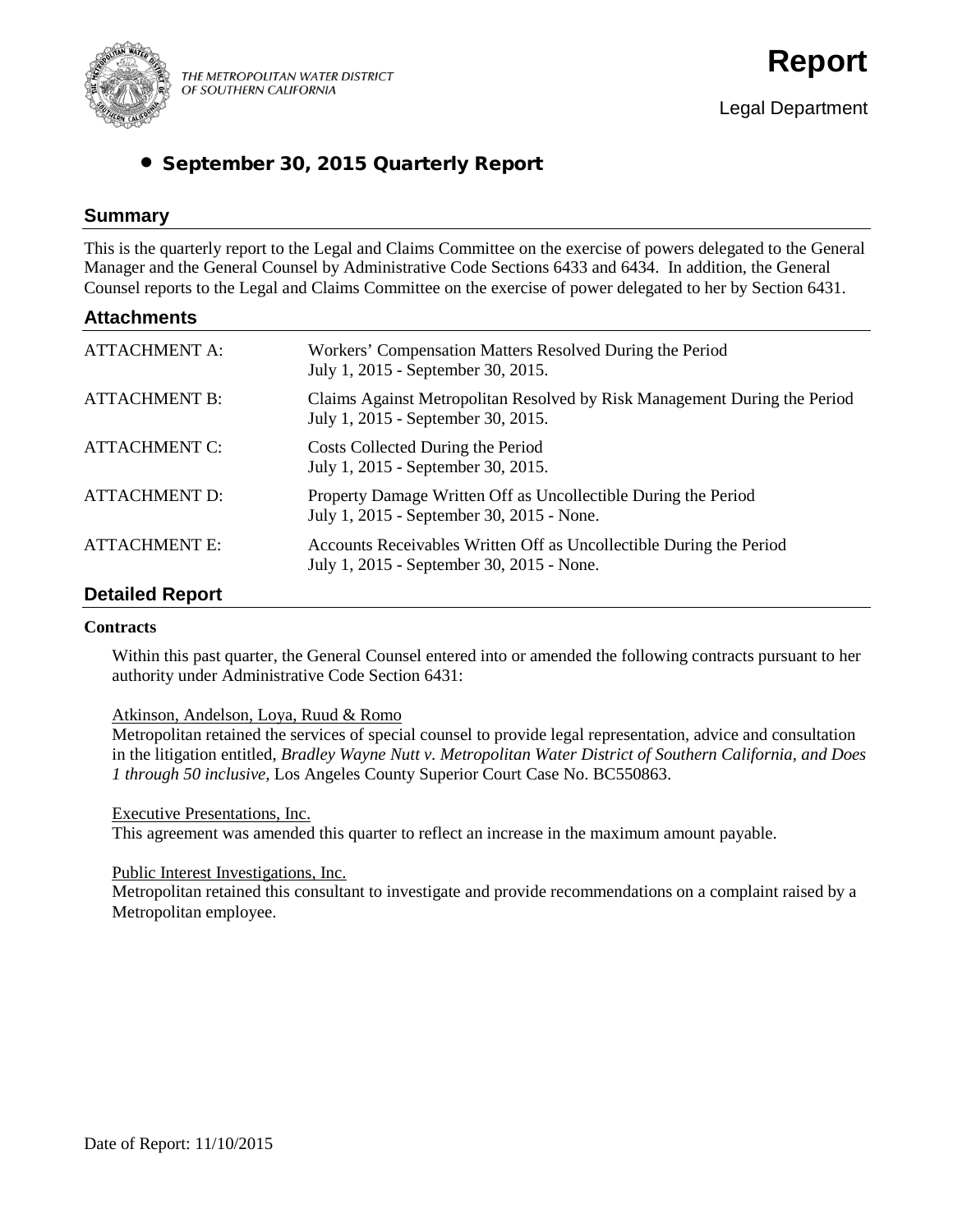## **Claims and Other Matters**

- 1. Between July 1, 2015 September 30, 2015, Metropolitan initiated, compromised, settled, or otherwise disposed of the following claims and entered into the following separation agreements:
	- a. Litigated, Compromised and Settled Claims By and Against Third Parties Metropolitan did not enter into any settlement agreements within this past quarter.
	- b. Workers' Compensation Matters Workers' compensation claims settled by the General Manager and the General Counsel within this past quarter are reported in Attachment A.
	- c. Other Claims By and Against Third Parties Resolved by Risk Management Non-litigated third party claims resolved by Risk Management (under authority delegated by the General Manager) and approved by the General Counsel within this past quarter are reported in Attachment B.
	- d. SB 90 Claims

SB 90 claims for reimbursement for state-mandated costs were collected in the amount of \$5,873.00 and reported within this past quarter.

- e. Separation Agreements Metropolitan did not enter into any separation agreements within this past quarter.
- 2. Costs collected for claims within this past quarter are reported in Attachment C.
- 3. There were no Property Damage Claims declared as uncollectible by the General Manager within this past quarter.
- 4. There were no Accounts Receivables that were written off as uncollectible by the General Manager within this past quarter.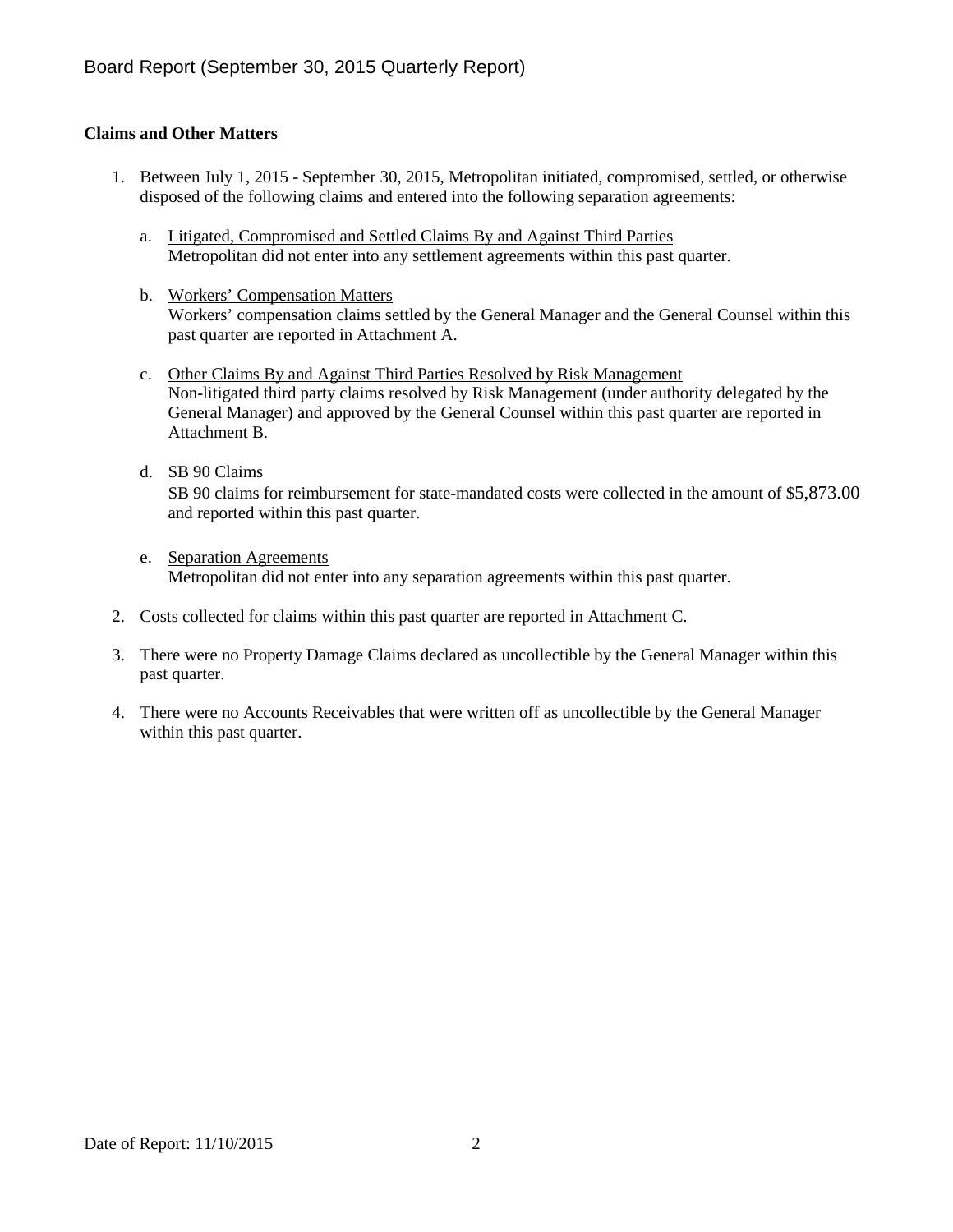Legal Department<br>November 10, 2015 Page 1 of 1

## **ATTACHMENT A** Workers' Compensation Matters Resolved During the Period July 1, 2015 – September 30, 2015

| <b>Classification</b>                       | <b>Control No.</b>               | Date of Injury        | <b>Amount of</b><br><b>Settlement</b> | <b>Nature of Injury</b>                            | <b>Basis for Settlement</b>                                                                      |
|---------------------------------------------|----------------------------------|-----------------------|---------------------------------------|----------------------------------------------------|--------------------------------------------------------------------------------------------------|
| Instrumentation & Control<br>Technician III | 2010-1213-0305                   | $10/14/10$ CT         | \$0                                   | Bilateral hearing loss                             | Stipulated settlement, providing future<br>medical care, based on treating physician's<br>report |
| O&M Technician IV                           | 2013-1213-0277                   | 12/13/13              | \$1,380                               | Left hand                                          | Stipulated settlement based on treating<br>physician's report                                    |
| <b>Administrative Assistant III</b>         | 2013-0304-0380                   | 2/28/13               | \$0                                   | Both elbows, forearms and<br>hands                 | Stipulated settlement, providing future<br>medical care, based on treating physician's<br>report |
| O&M Technician II                           | 2013-0925-0147<br>2013-0925-0148 | 8/19/13<br>8/22/13 CT | \$10,000                              | Stress, psyche, nervous<br>system, back, shoulders | Compromise & Release, negotiated<br>settlement                                                   |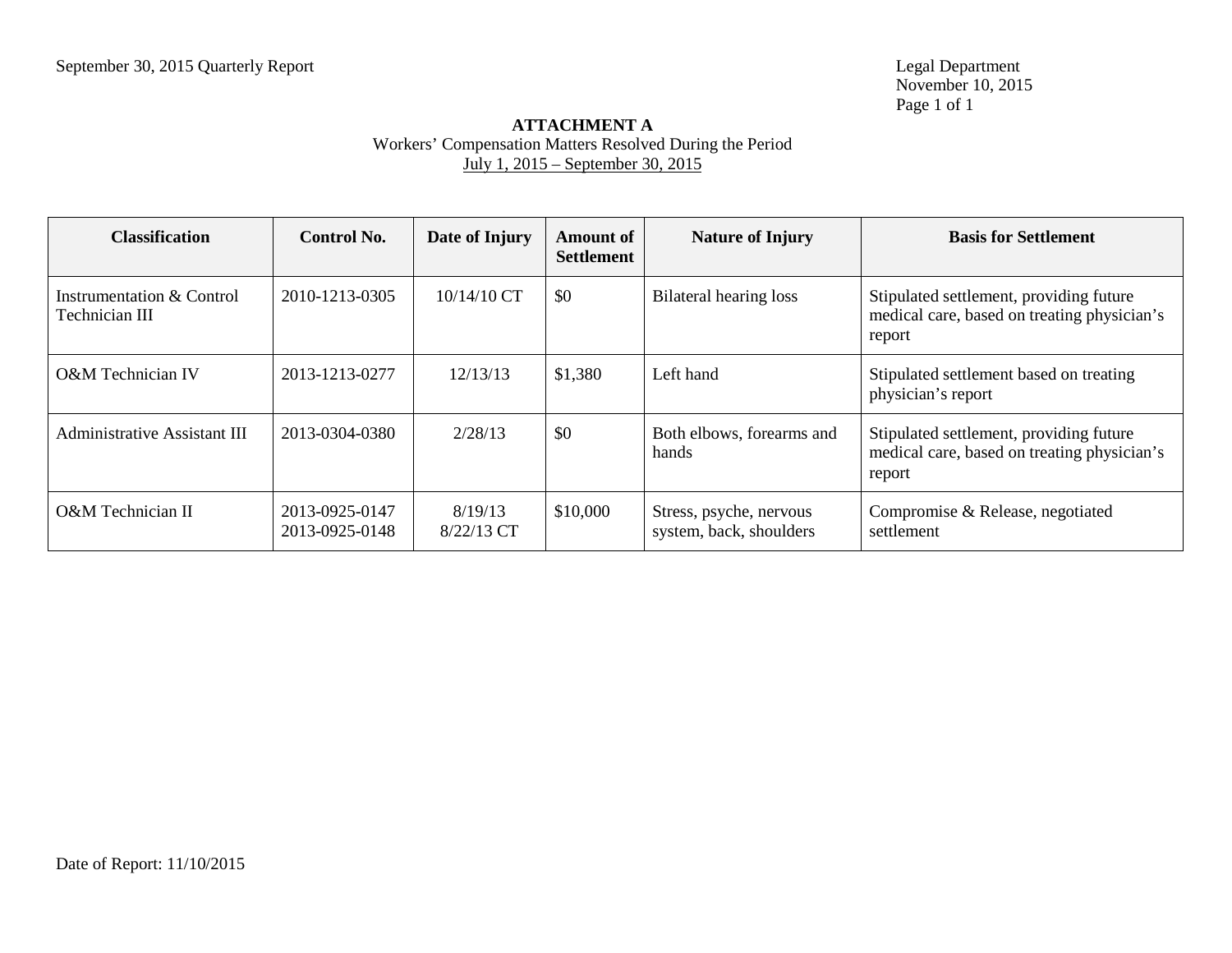November 10, 2015 Page 1 of 1

## **ATTACHMENT B**

Non-Litigated Third Party Claims Against Metropolitan Resolved by Risk Management During the Period July 1, 2015 – September 30, 2015

| <b>Claimant</b>                    | <b>Control No.</b><br>TPA No. | <b>Amount of</b><br><b>Settlement</b> | <b>Incident Description</b>                                          | <b>Basis for Resolution</b>                                                                                                                   |
|------------------------------------|-------------------------------|---------------------------------------|----------------------------------------------------------------------|-----------------------------------------------------------------------------------------------------------------------------------------------|
| Geico Insurance for<br>Richard Ali | 2015-0330-0452                | \$2,230.75                            | On $03/28/15$ , an MWD vehicle<br>rear-ended the third party vehicle | The property damage claim was settled with the third<br>party insurance carrier based upon an evaluation of the<br>impact, damage and repairs |

Date of Report: 11/10/2015